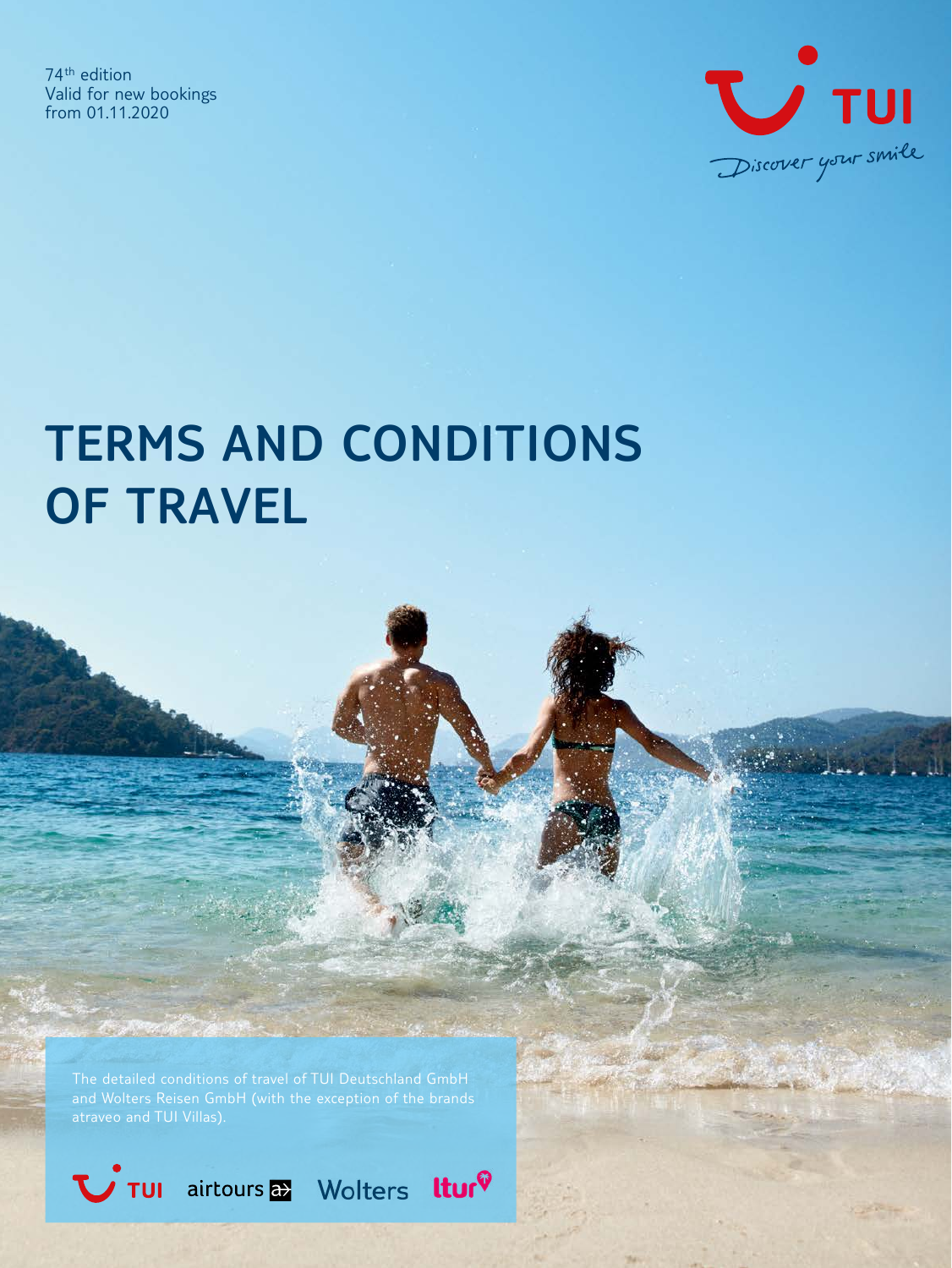## **DETAILED CONDITIONS OF TRAVEL**

### **Dear Guest,**

Please take a good look at these conditions of travel, because when you make your booking you are agreeing to these conditions, which will be sent to you prior to booking. They apply to all package tours of the tour operators TUI Deutschland GmbH and Wolters Reisen GmbH (with the exception of the brands atraveo and TUI Villas), hereinafter referred to as the Tour Operators, as well as to excursions booked at the destination with the travel representative – items 12-13. They supplement and expand the statutory provisions of sections 651 a - y of the German Civil Code (BGB) and sections 250 and 252 of the Introductory Act to BGB (EGBGB). These travel conditions do not apply to hotels booked as individual services, with the exception of paragraphs 2.2, 2.3 and 8.4.1.B. They also do not apply to TUI campers (with the exception of 8.4.2.B) and these travel conditions do not apply to mediated individual services (e.g. entrance tickets as individual services and services of the TUI Ticket Shop (TTS)) as well as the mediation of connected travel services within the meaning of Section 651w BGB. You will receive separately the respective information about the mediated services.

Furthermore, these conditions of travel only apply to business travel insofar as such travel is not based on a skeleton agreement governing business travel organisation and arrangements. These conditions of travel are available on the Internet at www.tui.com > Service-Kontakt > AGB > Reisebedingungen für Pauschalreisen der TUI Deutschland GmbH.

- 1. Conclusion of the package tour contract
- 2. Payment
- 3. Discounts for children
- 4. Special notes for holiday apartments and holiday homes 5. Special requests, individual travel arrangements,
- travel rep service
- 6. Air transport
- 7. Amendments to services
- 8. Cancellation by the traveller before start of travel/cancellation fees
- 9. Amendment to booking, substitute
- 10. Travel Insurance
- 11. Cancellation and termination by the tour operator
- 12. Notification of defects, remedy, reduction, termination
- 13. Damages
- 14. Consumer dispute settlement/EU online dispute resolution platform and assignment
- 15. Passport, visa, customs, foreign exchange and health regulations
- 16. Data protection
- 17. General

#### **1 Conclusion of the package tour contract**

1.1 When you book you are making a binding offer to conclude a package tour contract with the tour operator. The basis of this package tour offer is the travel write-up and the additional information of the tour operator for the respective travel to the extent they are made available to you at the time of booking.

The **package tour contract** comes into effect when you receive the declaration of acceptance of the tour operator. This does not require any specific form.

- 1.2 The customer is responsible for all contractual obligations of co-travellers on whose behalf he makes the booking, just as he is for his own contractual duties to the extent that he has committed to these obligations explicitly and by separate declaration.
- 1.3 Upon or immediately after conclusion of the contract, you will receive a **travel confirmation that contains** all essential information about the travel services you have booked. In the case of simultaneous presence of both parties, especially in a travel agency, you have the right to a travel confirmation in paper form, otherwise, in particular in electronic transactions; it is sufficient to send the travel confirmation on a durable electronic data carrier.

If the confirmation differs from your booking, the tour operator is committed to the new offer for a period of 10 days. The contract is concluded on the basis of this new offer, insofar as the tour operator has referred to the change with respect to the new offer and fulfilled his pre-contractual information obligations and you have conveyed your acceptance to the tour operator by express declaration or the payment of a deposit within the binding period.

- 1.4 The pre-contractual information given by the tour operator about the essential characteristics of the travel services, the travel price and all additional costs, the terms of payment, the minimum number of participants and the flat rates for cancellation (in accordance with Section 250 (3) nos. 1, 3 to 5 and Section 7 EGBGB) are not part of the package tour contract only if this is expressly agreed between the parties.
- 1.5 Please note that according to sections 312 (7) and 312g (2) sentence 1 no. 9 BGB for package tour contracts pursuant to sections 651a and 651c BGB, which are concluded at a **distance** (letters, telephone, fax, email, SMS, broadcasting, telemedia, online services), there is no right of revocation, but only the legal rights of cancellation and termination, in particular the right to cancel according to Section 651h BGB (see also item 8). However, a right to revocation exists if the contract for travel services pursuant to Section 651a BGB was concluded outside of business premises, unless the oral proceedings on which the conclusion of the contract is based were conducted on the prior order of the customer; in the latter case, there is no right of revocation.

#### **2 Payment**

- 2.1 The tour operator has taken out bankruptcy insurance with the German Travel Insurance Association VVaG (DRS) to safeguard customers' funds. The confirmation includes the respective **insurance certificate** plus details of the amounts for the deposit and the final payment and, if applicable, for cancellation.
- 2.2 If the booked trip includes air transport, a **deposit** amounting to 25 % of the total price will be due upon conclusion of the contract and delivery of the confirmation. If the booked trip does not include air transport, a deposit amounting to 20% of the total price is payable, except for products marked "Free cancellation up to 18.00 on day of arrival"; in this case the provisions in item 2.3 apply.
- 2.3 The **final payment** is due 4 weeks prior to departure if it is certain that your trip – as booked – will be carried out and your **itinerary** is either at your disposal at your sales office (e.g. travel agency, online travel agency, call centre) or is sent to you as agreed. For **bookings at short notice** (from the 28th day before departure), the entire travel price is due immediately.
- 2.4 The fee for cancellation (see item 8) or any administrative charges and fees for amendments (see item 9) are due immediately.
- 2.5 **Payment directly to the tour operator**
- 2.5.1 For SEPA direct debit payment to the tour operator (possibly through the sales outlet) you have to provide authorisation that allows the respective due amount (down and final payment) to be withdrawn from your current account. The authorisation is part of the confirmation.
- 2.5.2 Many of the tour operator's brands allow you to pay for your trip with a credit card. The tour operator will need (possibly through the sales outlet) your address or, if applicable, the address of the document recipient as well as your consent for debiting your credit card. If the trip is booked online, in some cases additional authentication may be required.
- 2.5.3 You can pay for tours with TUI Deutschland by bank transfer up to 30 days before departure. In the case of tours booked over the Internet with the tour operator Wolters Reisen GmbH (with the exception of the brands atraveo and TUI Villas) you can pay up to 8 weeks before departure. The tour operator will need the booker's first and last names, complete address, telephone number and email address.

#### 2.6 **Payment at the sales outlet**

 In exceptional cases, both the down payment and, when you receive the itinerary, the payment of the remaining tour price can be made at your sales outlet.

- 2.7 **Changes to the agreed payment method** can only be made up to 35 days prior to departure and only for outstanding payments.
- 2.8 If you have not received the **itinerary** 4 days before travel at the latest, please contact your sales outlet immediately. For short-notice bookings or changes to the tour made within 14 days prior to departure, you will receive your itinerary the same way as for bookings made further in advance. In your own interest, we ask you to carefully check the itinerary upon receipt.
- 2.9 If due payments are not paid or not fully paid and you do not pay even after a reminder with a grace period, the tour operator can withdraw from the respective contract unless there is already at this time a significant travel defect. In case of withdrawal from the travel contract in the sense of the previous sentence, the tour operator may demand compensation for cancellation fees in accordance with items 8.2, 8.5. If you do not make payments despite the due date, the tour operator also reserves the right to charge a reminder fee of € 1.50 for the second reminder. Your right to prove that substantially lower or no costs were incurred remains unaffected.
- 2.10 Costs for ancillary services such as for the procurement of visas, etc. are, unless expressly and explicitly included, not part of the tour price. If such costs arise, please pay them to the sales outlet.

#### **3 Discounts for children**

 The decisive age is the **age of children when they travel**. Irrespective of this, each accompanying child and their age must be stated at the time of booking. For the extent of the children's discounts, please

refer to the respective service description. In the context of package arrangements children under the age of 2 fly free of charge on charter flights but without the right to a seat in the aircraft and provided there is one adult accompanying person per child. In the context of package arrangements with scheduled air carriers and in the case of pure flight arrangements (charter or scheduled flight), for children under the age of 2 the administrative fees of the service provider (the airline) are passed on to the booker without any right to the child to occupy a seat.

If the wrong age is given, the tour operator is entitled to charge the difference to the proper travel price plus an administrative fee of € 50. Your right to prove that substantially lower or no costs were incurred remains unaffected.

#### **4 Special notes for holiday apartments and holiday homes**

 Consumption-dependent additional costs or those costs for additional services you request are not included in the travel price. Unless otherwise stated in the service description, such costs are to be paid directly on-site. The holiday apartment/holiday house may only be occupied by the number of adults and children stated in the service description and stated in the confirmation.

The specified arrival and departure dates are binding. Upon delivery of the keys, a reasonable amount (deposit) may be required as collateral for any damage or on-site consumption-related charges. Repayment or offsetting is made if the holiday apartment/holiday home and the inventory have been returned in a clean condition at the end of the stay.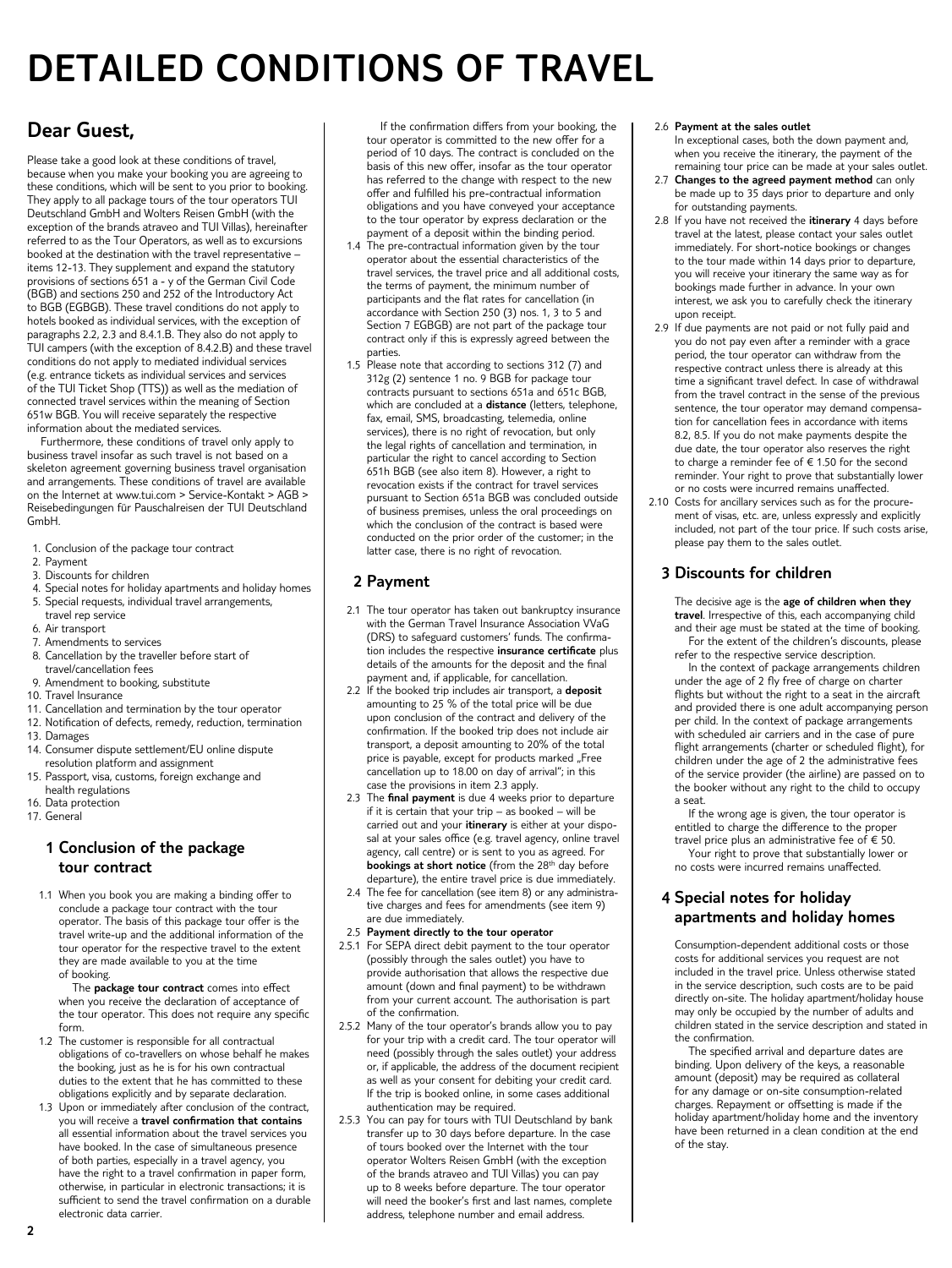#### **5 Special requests, individual travel arrangements, travel rep service**

#### 5.1 **Special requests**

5.1.1 Sales outlets may accept **special requests** only if they are referred to as non-binding. The tour operator will endeavour to meet your request for special services that are not advertised, for instance, adjacent rooms or rooms in a specific location. Sales outlets are not entitled, either before or after the conclusion of the travel contract, to give undertakings or make agreements that differ from service descriptions or travel contracts already concluded without written confirmation from the tour operator or unless they have been specifically authorised to do so.

Please note that only the same type of board can be booked within the same occupancy unit. This also applies to accompanying children.

- 5.1.2 A maximum administrative fee of € 50 per traveller per week is charged for processing **individual travel arrangements** deviating from the respective service description.
- 5.1.3 In the case of **flight and/or hotel amendments** requested by travellers in the destination, the tour operator reserves the right to charge a reasonable administrative fee per person in addition to any additional costs that may arise. Flight amendments are not possible for offers from XTUI and ltur.
- 5.1.4 Bringing **pets** is only permitted if the service description expressly permits this.

#### 5.2 **Extending the trip**

 If you want to stay longer at your holiday destination, please contact your travel representative or the local representative of the tour operator as early as possible. We are happy to extend your stay if appropriate accommodation and return journey options are available. The cost of an extension is payable locally. Please note the rates and conditions that apply to your return journey as well as the validity period of your travel insurance and any required visa. Extending travel arrangements is not possible for tours with XTUI and ltur.

#### 5.3 **Travel representative service and customer assistance**

 The tours offered include on-site, local travel rep services; in most holiday resorts this means travel guides from the tour operator or local representatives of the tour operator (e.g. landlords of holiday apartments). Otherwise, you will find contact information in your itinerary, on www.meine-tui.info, on the MEINE TUI smartphone app and in your hotel. In the case of complaints, please refer to the

special notes under item 13.7.2.

#### **6 Air transport**

6.1 **Operating air carrier/EU Air Safety List**

 Under Regulation (EC) 2111/2005 of 14.12.2005 the tour operator is obliged to inform you at the time of booking about the identity of the operating air carrier(s). If the operating air carrier is not yet known at the time of booking, you must first be informed of the identity of the likely operating air carrier(s). As soon as the identity is finally determined, you will be informed accordingly. In the event of a change of the operating air carrier after booking, you must be notified of the change as soon as possible.

The blacklist of air carriers subject to an operating ban in the EU (Air Safety List) can be found at https://ec.europa.eu/transport/sites/transport/files/ air-safety-list\_en.pdf.

#### 6.2 **Stopovers**

 The tour operator points out that there may be intermediate stops on direct flights due to flight and technical programme reasons.

 6.3 You are strongly recommended to carry **money, valuables, technical equipment and medicines** in your hand luggage only.

#### **7 Amendments to services**

- 7.1 **Before the conclusion of the contract** the tour operator can make a change at any time in the service descriptions, of which the traveller is of course notified before booking.
- 7.2 Changes to essential travel services in relation to the agreed content of the travel contract that become necessary **after conclusion of the contract and prior to departure** and that are not made contrary to good faith by the tour operator are only permitted insofar as they are not significant and do not affect the overall quality and scope of the booked travel. Any warranty claims remain unaffected, in particular insofar as the changed services are subject to defects.
- 7.3 The tour operator is obliged to notify the customer on a durable data carrier about changes in services immediately after becoming aware of the reason for the change. If necessary, it will offer the customer a free change or a free withdrawal.

 For a replacement air carriage due to a change of airport, the train-to-flight ticket (see 13.6) is included in your itinerary.

7.4 In the event of any significant change in any essential feature of the travel services or deviation from the customer's specific requirements that have become part of the package tour contract, the customer is entitled within a reasonable time limit set by the tour operator at the same time the change is notified to either accept the change or to withdraw from the package tour contract free of charge or to request participation in a replacement trip if the tour operator has offered him such a trip.

 The customer has the choice to respond to the message of the tour operator or not. If the customer responds to the tour operator, then he can either agree to the contract amendment, request participation in a replacement trip, if such a was offered, or withdraw from the contract free of charge.

If the customer does not respond to the tour operator or does not respond within the set deadline, the notified change will be deemed accepted. The customer shall be informed in a clear,

understandable and emphatic manner in the statement of notification in line with item 7.3.

- 7.5 Any warranty claims remain unaffected as far as the changed services are flawed. If the tour operator has lower costs for the implementation of the modified travel or replacement trip of equivalent quality, the customer shall be reimbursed the difference in accordance with Section 651m (2) BGB.
- 7.6 In the case of cruises only the captain can make decisions about changes to the journey time and/or routes that are necessary, for example, for safety or weather reasons.

#### **8 Cancellation by the traveller before start of travel/cancellation fees**

- 8.1 The customer can withdraw from the package tour contract at any time prior to departure. The notice of cancellation must be made to the tour operator. If the trip was booked through a travel agent, the notice of cancellation can be made to the travel agent. The customer is advised to notify his cancellation on a durable medium.
- 8.2 If the customer cancels before the start of the journey or if he does not start the journey, tour operator loses the claim to the travel price. Instead, the tour operator may demand reasonable compensation unless the cancellation is the responsibility of the latter, or if no extraordinary circumstances occur at the destination or in the immediate vicinity, which affect the performance of the package tour arrangement or the transport of persons to the destination. Circumstances are deemed unavoidable and extraordinary if they are not under the control of the tour operator and their consequences could not have been avoided even if all reasonable precautions had been taken.

The cancellation fees are set out under 8.4 below. They are based on the travel price minus the value of the expenses saved by the tour operator and less what the tour operator makes from other uses of the travel services. The following flat rates also take into account the period between the notification of cancellation and the start of the journey. If the customer so requests, the tour operator shall justify the cancellation fee applied. The customer is also free to provide evidence that the tour operator's fees are significantly lower than the compensation demanded.

8.3 Cancellation fees are also due if a traveller does not arrive in good time with respect to the time stated in the travel documents at the respective departure airport or departure location, or if the trip cannot be commenced due to the absence of travel documents for which the tour operator is not responsible, such as passport or necessary visa.

#### 8.4 In the event of cancellation, flat-rate compensation rates are due **per person/per accommodation unit**:

#### 8.4.1 **Standard compensation fees:**

| ∪.⊤. ⊥ | <b>Standard Compensation rees.</b>                    |     |
|--------|-------------------------------------------------------|-----|
|        | A Travel with air transport                           |     |
|        | until 31 days before departure                        | 40% |
|        | from 30 days before departure                         | 60% |
|        | from 14 days before departure until the day           |     |
|        | of departure or failure to travel                     | 80% |
|        | of the travel price                                   |     |
|        | <b>B</b> Travel without air transport                 |     |
|        | until 31 days before departure                        | 20% |
|        | from 30 days before departure                         | 40% |
|        | from 14 days before departure until the day           |     |
|        | of departure or failure to travel                     | 80% |
|        | of the travel price                                   |     |
|        | 8.4.2 Exceptions to the standard compensation policy: |     |
|        | A Holiday homes/villas/apartments, trailer parks,     |     |
|        | also for bus and train travel, motorbike tours,       |     |
|        | airtours private travel                               |     |
|        | up to 46 days prior to departure                      | 25% |
|        | from 45 days before departure                         | 50% |
|        | from 35 days before departure until the day           |     |
|        | of departure or failure to travel                     | 80% |
|        | of the travel price                                   |     |
|        | <b>B</b> Cruises, camper programmes                   |     |
|        | until 31 days before departure                        | 25% |
|        | from 30 days before departure                         | 40% |
|        | from 24 days before departure                         | 50% |
|        | from 17 dave hefore denarture                         | 60% |

| from 24 days before departure                 | 50% |
|-----------------------------------------------|-----|
| from 17 days before departure                 | 60% |
| from 10 days prior to departure until the day |     |
| of departure or failure to travel             | 80% |

of the travel price

 **C** For mediated tickets only, e.g. for musicals, the cancellation conditions of the respective provider apply. These conditions will be communicated to you at the time of making the booking.

**D** For products marked "80% cancellation fee from booking" the cancellation fee of 80% of the price is due regardless of when the cancellation is made. For products marked "Free cancellation until 18.00 on the day of arrival" there are no cancellation fees for cancellation by 18.00 (CET) on the day of arrival; in the case of cancellation at a later stage or no-show at departure, cancellation fees amounting to 80% of the travel price are due.

**E** E For special product offers from tour operator Wolters Reisen GmbH (with the exception of the brands "atraveo" and "TUI Villas"), different terms and conditions apply, which are communicated to you before booking and can be read under www.rundreisen-wolters.de/agb. These include: Boat trips with Hurtigruten, MS Ocean Majesty, MS Hamburg, MS Hondius, MS Plantius, MS Ortelius, Havila Voyages and Göta Kanal, as well as some Finland Winter programs.

8.5 The tour operator reserves the right to demand **higher, individually calculated compensation** instead of the flat-rated amounts above if the tour operator can prove that it has or will incur significantly higher expenses than the respective flat-rated compensation. In this case, the tour operator is obliged to quantify and substantiate the compensation demanded taking into account the saved expenses and any other use of or utility gained from the travel services in question.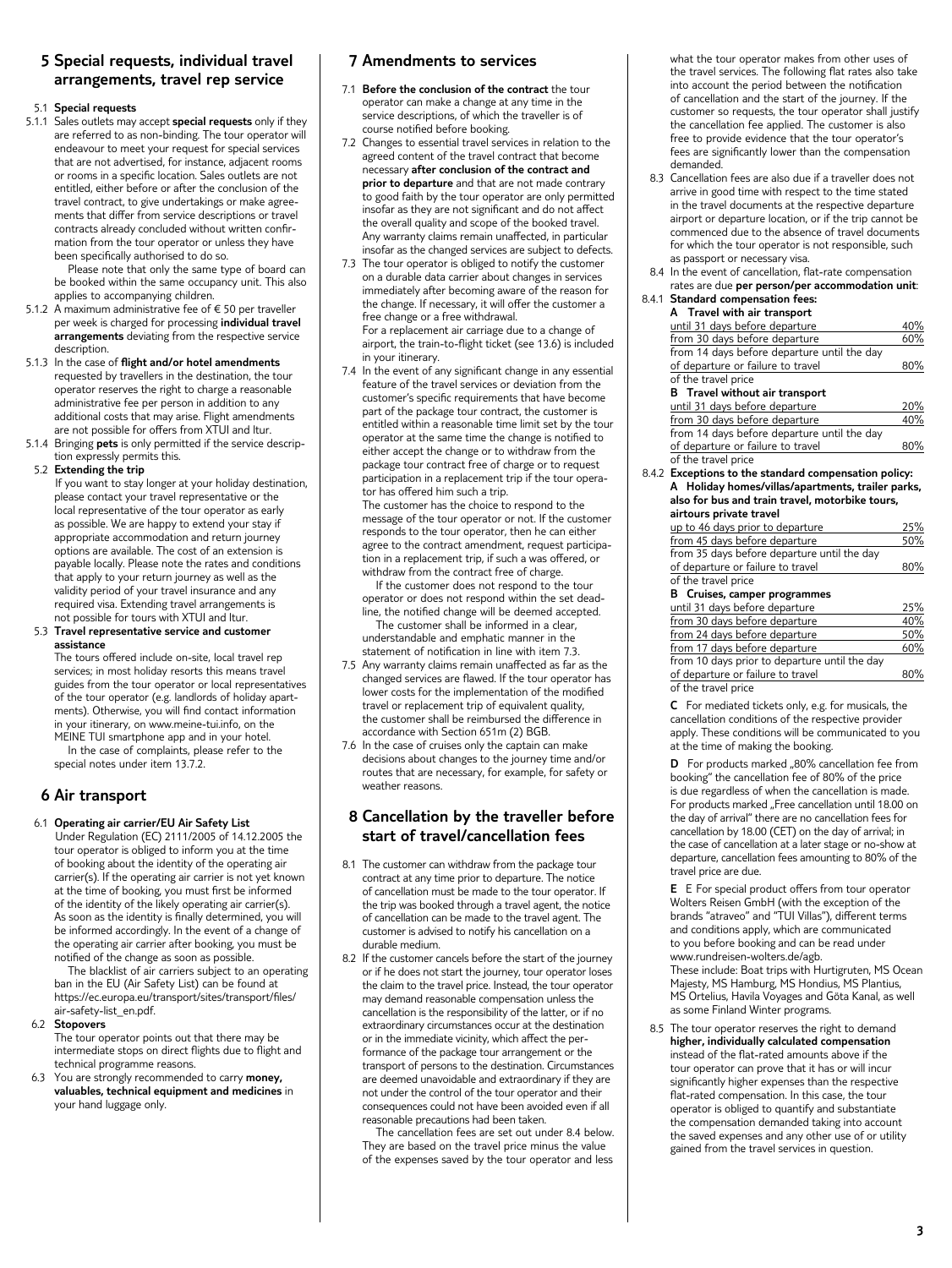- 8.6 If the tour operator is obliged to refund part or all of the travel price as a result of a cancellation, it must immediately, but in any event within 14 days after receipt of the cancellation notice make such refund.
- 8.7 Your right to have a substitute person take your place is made by making a suitable declaration on a durable medium within a reasonable period of time prior to the date of the start of outbound journey (see 9.2 below) remains unaffected by the above conditions. In each case, such a declaration is deemed timely if it is received by the tour operator no later than seven days before the start of outbound journey.

#### **9 Amendment to booking, substitute**

9.1 The tour operator shall at your request and as far as practicable modify the confirmation **(amended booking)** by the 31<sup>st</sup> day before departure or when traveling as defined in 8.4.2 A until the 46th day before departure. An amended booking is deemed to be changes to your travel date, destination, place of departure, accommodation or transportation. For this a separate fee of  $\epsilon$  50 is charged per person. Additional costs incurred by service providers (e.g. airlines) will be charged separately. Therefore, please pay due attention to the correct spelling of your name as stated on your passport.

Please note that rebooking can lead to the loss of any discounts and discounts that were valid at the time of the original booking and thus to higher final prices. Find further information at TUI.com or at your TUI travel agency.

Changes made after the deadlines mentioned above (e.g. for air travel/standard fees from the 30th day before departure) as well as changes over the period of validity of the service description (item 1.1) on which the booking is based can only be made after cancelling the travel contract at the conditions according to item 8.4 with simultaneous new booking. In addition, amendments to flights, changes to travel dates, destination and date of travel with travel arrangements offered by XTUI and ltur and specially marked travel packages containing scheduled air fares may only be made after the cancellation of the travel contract under the conditions set forth in 8.4 with simultaneous new booking.

For products marked "80% cancellation fee from booking", there is no right to rebooking.

 9.2 Within a reasonable period of time prior to departure, the traveller may declare on a durable medium that a **third party** enters into his rights and obligations under the travel contract. The declaration is deemed timely if it is received by the tour operator at least seven days before the start of the journey.

The tour operator may object to the entry of the third party instead of the traveller if the third party does not fulfil contractual travel requirements.

If a third party replaces the booked traveller, the tour operator is entitled to charge a flat rate charge of € 10 to meet administrative costs incurred by the replacement person. Actual additional costs incurred by service providers (e.g. airline companies) will be charged separately. The tour operator must provide the traveller with proof of the amount of additional costs incurred by substituting the third party. The traveller shall retain the right to prove that no costs were incurred or substantially lower costs were incurred than those claimed by the tour operator for the substitution.

The booked traveller and the replacement person are jointly liable for the travel price and the costs incurred by the substitution.

9.3 For products marked "Free cancellation by 18.00 on the day of arrival", a rebooking in accordance with item 9.1 and the entry of a third party in accordance with item 9.2 by 18.00 (CET) on the day of arrival is possible and free of charge.

#### **10 Travel insurance**

 The tour operators recommend taking out a comprehensive travel insurance package, in particular one which includes travel cancellation insurance (also bookable separately), as well as insurance to cover repatriation costs in case of accident or illness. Please note the special offers in the respective service descriptions. You can find details on insurance coverage appended to these conditions of travel or can contact your local outlet for such details.

#### **11 Cancellation and termination by the tour operator**

11.1 The tour operator can **terminate** the **travel contract** without notice if the tour operator is substantially disrupted in delivering the travel arrangements by the traveller despite a corresponding warning by the tour operator. The same applies if a traveller behaves contrary to the contract to such an extent that the immediate cancellation of the contract is justified. The tour operator reserves the right to receive payment of the remaining travel price. The traveller responsible for the disruption shall be liable for any additional costs for the return transport.

However, the tour operator must credit the disruptive traveller with the value of saved expenditures as well as those advantages which are obtained from another use of unused services, including any reimbursements by service providers.

- 11.2 The tour operator can terminate the travel contract if the **minimum number of participants** specified in the description of services, in the pre-contractual information or in the confirmation is not reached and the traveller is notified accordingly up to 5 weeks prior to departure. The tour operator will inform the traveller, of course, if it becomes apparent at an earlier point in time that the minimum number of participants cannot be attained. The notice of termination will be sent to the traveller without delay. You will be refunded the paid travel price immediately. but in any case within 14 days after receipt of the termination.
- 11.3 The tour operator may withdraw from the contract prior to departure if it is prevented from fulfilling the contract due to unavoidable, exceptional circumstances; in this case it must declare the cancellation immediately after becoming aware of the reason for cancellation. If the tour operator cancels the contract, it loses the claim to payment of the agreed travel price.
- 11.4 Travel advice from the German Federal Foreign Office is available on the Internet at www.auswaertiges-amt.de as well as by calling (030) 5000-2000.

#### **12 Notification of defects, remedy, reduction, termination**

- 12.1 If a travel service is not delivered or not delivered free of defects, the traveller can demand **redress**. The tour operator can refuse to remedy the situation if it is impossible or incurs unreasonable costs.
- 12.2 The traveller may demand a price **reduction** if the travel services are not provided free of defect and he did not fail culpably to **report** the defect immediately (without undue delay). Contrary to Section 651j BGB, the rights resulting from a reduction of the travel price (Section 651m BGB) expire within three years. Section 199 (1) BGB applies for the beginning of the limitation period.
- 12.3 **If the tour operator cannot remedy the situation as a result of culpable omission by the traveller in notifying a defect, according to Section 651m BGB the traveller cannot claim a reduction in price nor, according to Section 651n BGB, claim for damages.**

12.4 If a package tour is considerably impaired by a travel defect and if the tour operator does not remedy the situation within a reasonable period of time, the traveller may **cancel** the **travel contract** – in his own interest and to preserve evidence this is best done in writing.

It is not necessary to define a time limit for the remedy if remedy is denied by the tour operator or if immediate remedy is necessary.

If the contract is subsequently cancelled, the passenger retains the right to be transported home if the contract includes carriage. He owes the tour operator only the portion of the travel price due for the services consumed or for services necessary for ending the package tour.

12.5 Because of the valid money back guarantee offered by tour operator TUI Deutschland for air travel sold under the brand TUI, please refer to the notes in the relevant description of services.

#### **13 Damages**

13.1 In the event of a travel defect the traveller may, without prejudice to a reduction of the travel price (reduction) or cancellation, demand compensation unless the traveller is culpable for the travel defect or the travel defect is caused by a third party who is neither a service provider nor otherwise involved in the provision of the travel services included in the package tour contract and the actions of the third party were unpredictable or unavoidable on the part of the tour operator or if the travel defects were caused by unavoidable, exceptional circumstances. The traveller may also claim reasonable financial compensation for wasted holiday time if the tour is thwarted or significantly impaired.

#### 13.2 **Limitation of liability**

 As far as the tour operator did not culpably cause the damages suffered by the traveller the liability of the tour operator for damages which are not physical damages is limited to **three times the tour price**.

13.3 **Tortious claims for damage**s

 Except in the case of intent or gross negligence for all tortious claims for damages against the tour operator the liability is limited to **three times the travel price**. These maximum liability limits apply per traveller and tour. Possible claims under the Montreal

Convention or the German Traffic Act remain unaffected by the above restriction.

13.4 The tour operator is not liable for disruption to services, personal injury and material damages in connection with services merely mediated as thirdparty services (e.g. excursions, sports events, theatre visits, exhibitions, transport services to and from the advertised starting and final points) if these services are so expressly and clearly identified as brokered third party services with explicit identification of the mediated third party that the traveller can easily and clearly recognise them as not being part and parcel of the package holiday.

A claim for damages against the tour operator is limited or excluded insofar as under international conventions or statutory provisions applicable to the services provided by a service provider claims for damages against the service provider can only be asserted under certain conditions or restrictions or may be ruled out under certain conditions.

- 13.5 Participation in **sports and other holiday activities** is at **your** own risk. You should check all facilities, equipment and vehicles. In the case of accidents that occur during sports events and other holiday activities, the tour operator is liable only if it is at fault. The tour operator recommends taking out accident insurance.
- 13.6 Insofar as advertised, your itinerary includes **train to flight train tickets from DB AG**. **The transport is based on the terms and conditions of the respective transport company**, which are furnished to you upon request.

The rights and obligations of the tour operator and the traveller according to German travel contract law and these detailed conditions of travel are not limited by the conditions of the respective transport company.